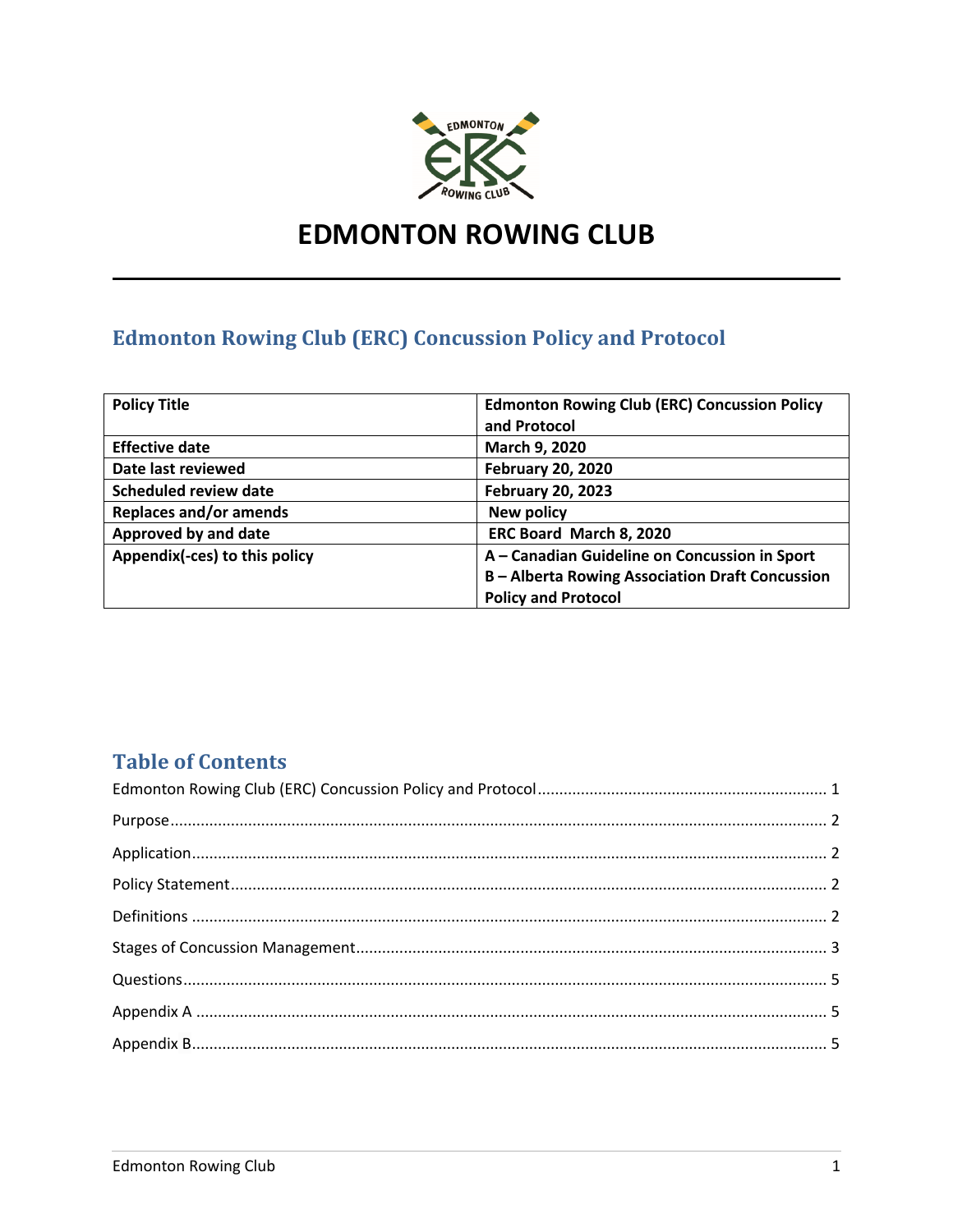#### **Purpose**

- 1. The Canadian Concussion Collaborative recommends that all sport organizations and sport event organizers implement a concussion management protocol. In support of this, the ERC has adopted this Concussion Policy and Protocol set out in The Canadian Guideline on Concussion in Sport and the guidelines of the Alberta Concussion Alliance (ACA).
- 2. This document is designed to provide resources and guidance to ERC members, volunteers, coaches, and staff who plan, participate in, operate, or regulate rowing based events that present a risk of concussion to participants. It outlines policies, procedures and programs for the prevention, early recognition, and treatment of sport and recreation related concussions and head injuries.

#### **Application**

3. This Policy applies to all ERC members and program participants including but not limited to coaches, officials, athletes, parents, regatta organizers, administrators, volunteers, staff and contractors of the ERC.

#### **Policy Statement**

- 4. The ERC is committed to maintaining the health of the community and believes that participating in the activities organized by the ERC can lead to better health. Our activities, like most physical activities, have an inherent risk of concussion. The ERC recognizes that concussions are a significant public health issue because of their potential short- and long-term consequences. The ERC therefore enacts this policy and related protocols as tools to help prevent, recognize and properly treat concussions which may occur through our activities.
- 5. The ERC will require all participants follow all treatment, return to school/work, and return to sport protocols.
- 6. The proper treatment of a concussion is more important than participation in any sport/activity/work/school during the healing process.

#### **Definitions**

7. This policy is based on the definition of concussion from the 2016 Berlin Consensus Concussion Statement on concussion in sport:

Sport related concussion (SRC) is a traumatic brain injury induced by biomechanical forces. Several common features that may be utilized in clinically defining the nature of a concussive head injury include:

• SRC may be caused either by a direct blow to the head, face, neck or elsewhere on the body with an impulsive force transmitted to the head.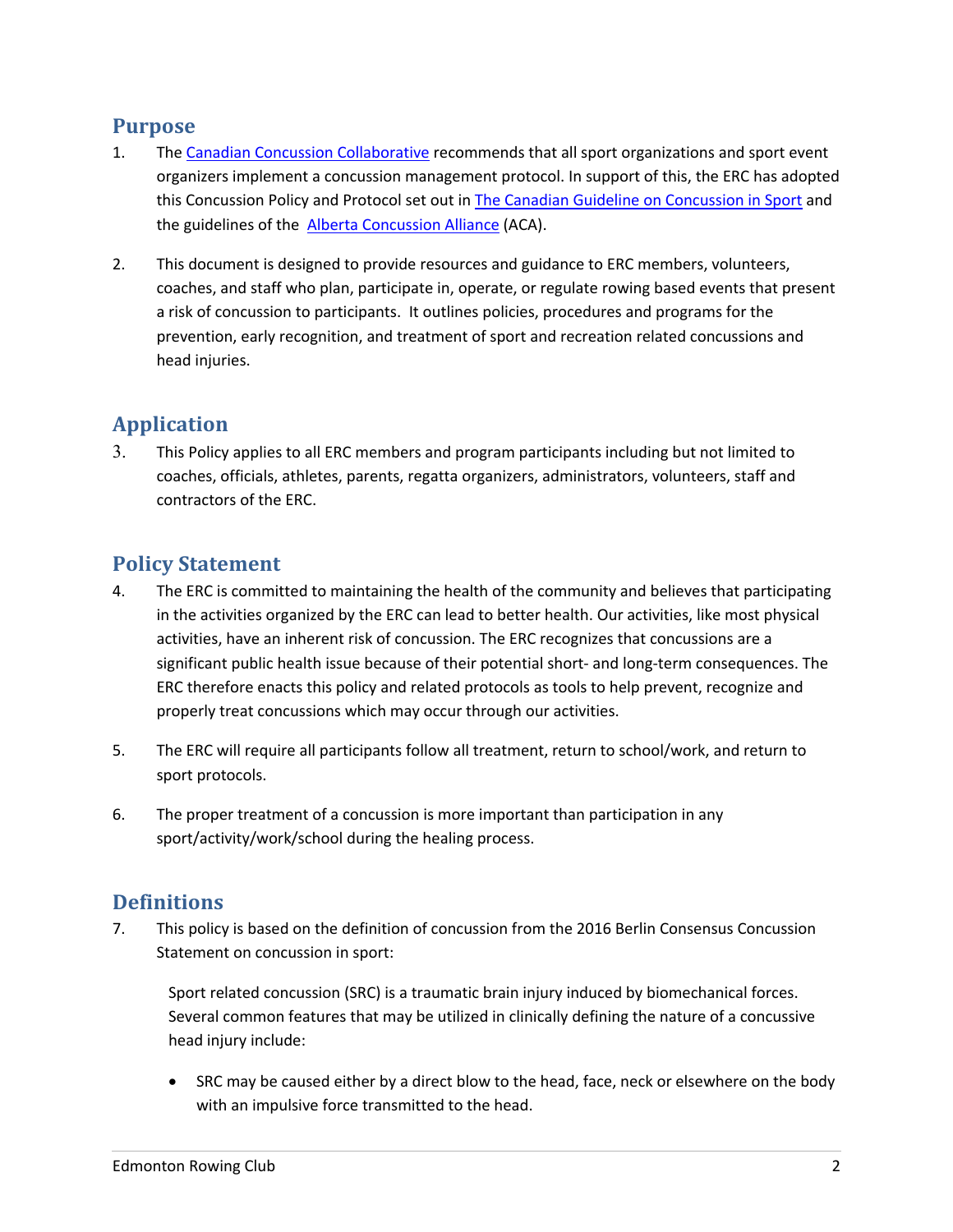- SRC typically results in the rapid onset of short-lived impairment of neurological function that resolves spontaneously. However, in some cases, signs and symptoms evolve over a number of minutes to hours.
- SRC may result in neuropathological changes, but the acute clinical signs and symptoms largely reflect a functional disturbance rather than a structural injury and, as such, no abnormality is seen on standard structural neuroimaging studies.
- SRC results in a range of clinical signs and symptoms that may or may not involve loss of consciousness. Resolution of the clinical and cognitive features typically follows a sequential course. However, in some cases symptoms may be prolonged.
- The clinical signs and symptoms cannot be explained by drug, alcohol, or medication use, other injuries (such as cervical injuries, peripheral vestibular dysfunction, etc.) or other comorbidities (e.g., psychological factors or coexisting medical conditions).
- 8. Suspected Concussion means the recognition that an individual appears to have either experienced an injury or impact that may result in a concussion or is exhibiting unusual behaviour that may be the result of concussion.
- 9. Concussion Diagnosis means a clinical diagnosis made by a medical doctor or nurse practitioner. It is critical that an individual with a suspected concussion be examined by a medical doctor or nurse practitioner.

#### **Stages of Concussion Management**

10. Education

The ERC will provide concussion education to every athlete, parent and coach prior to the beginning of each season. Education must include the following topics:

- the definition of concussion,
- possible mechanisms of injury
- common signs and symptoms
- steps that can be taken to prevent concussions and other injuries from occurring in sport
- what to do when an athlete has suffered a suspected concussion or head injury
- what measures should be taken to ensure proper medical assessment including return to school and return to sport strategies, and
- return-to-sport medical clearance requirements.
- 11. Prevention: Ensuring Safe Sport Concussion Prevention Strategies

The ERC will ensure that its activities follows the rules of racing, and that the rules are consistently enforced in order to ensure safe participation.

All ERC staff and participants will behave ethically at all times.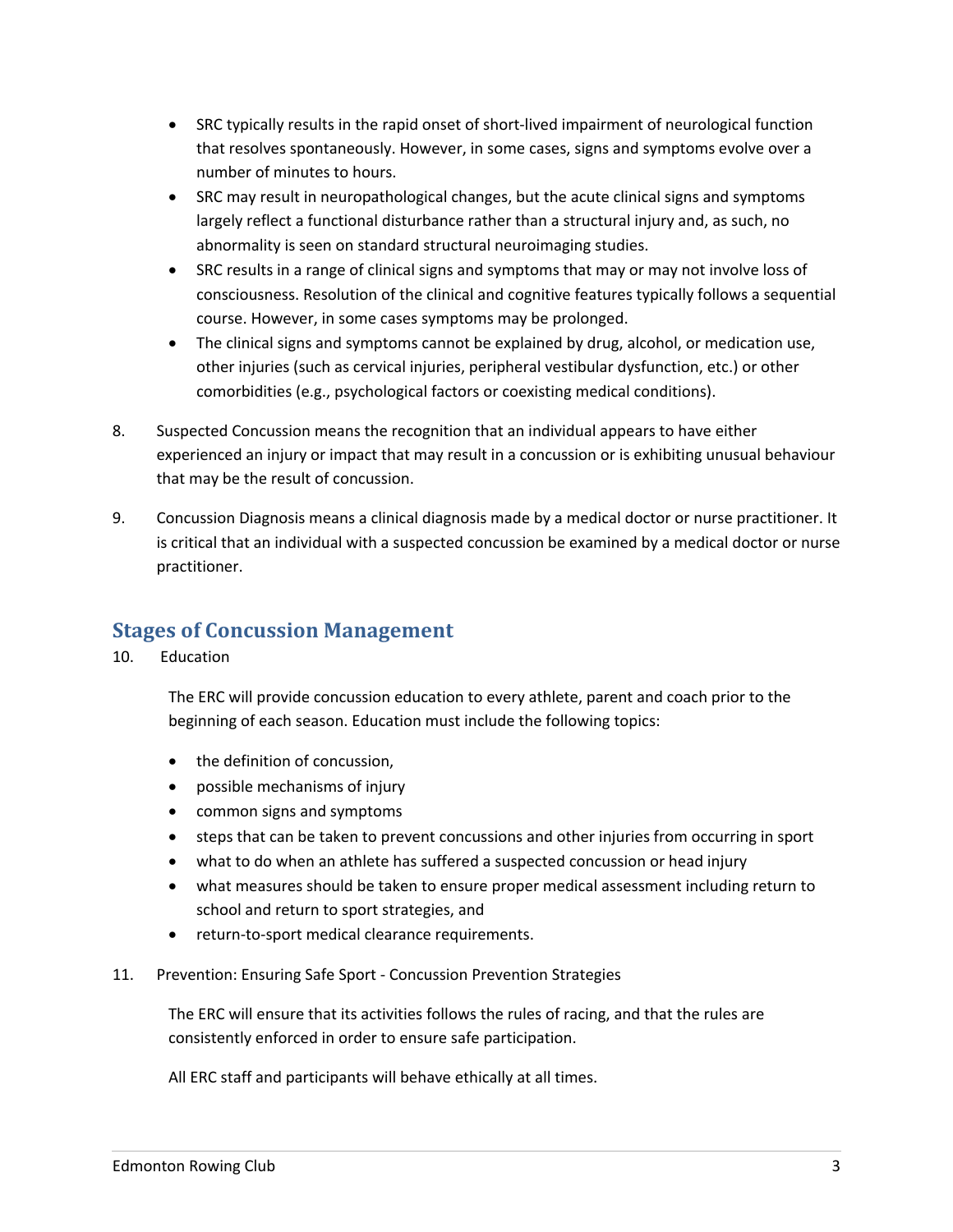ERC will implement sport-specific concussion prevention strategies as outlined by the Alberta Concussion Alliance and found on their website for all its activities.

12. Head injury/concussion recognition

Although the formal diagnosis of concussion can only be made following a medical assessment, all sport stakeholders including athletes, parents, coaches, and officials are responsible for the recognition and reporting of athletes who demonstrate visual signs of a head injury or who report concussion symptoms.

Stakeholders can use the Concussion Recognition Tool - 5<sup>th</sup> Edition (CRT5) to identify potential concussion.

13. Documentation of Incident

The ERC will record the details of the incident and the athlete's progression through the stages of concussion management. Normally the ERC Head Coach will be responsible for completing documentation, in conjunction with the athlete's coach and under the guidance of the ERC Executive.

- Time of injury- record and monitor all signs and symptoms for 48 hours following the injury. Note if signs get worse and if any from the "red flag" symptoms show follow the emergency protocol.
- During recovery- record how much school/work/sport time has been missed. This information is valuable for the athlete if they ever sustain another concussion.
- Returnto sport- document that the athlete has received clearance from a medical doctor before returning to sport. In addition, obtain from the athlete documentation that states he/she has successfully returned to school/work full time without reoccurring symptoms as well as successfully exercised to exhaustion without reoccurring symptoms.

#### 14. Return to School

This stepwise program starts with cognitive and physical rest. Follow each step through completion. If symptoms are severe at any step, stop and wait until the symptoms resolve and continue as tolerated. Physical activity during return to school is restricted to walking as tolerated.

#### 15. Return to Sport

Returnto school/work must be fully completed and the athlete must be in their full-time school or work environment without physical activity before starting the return to sport phase. After completing a step, wait 24 hours before moving to the next step. The athlete must be asymptomatic throughout this process. If symptoms do come back, wait 24 hours after symptoms have subsided and when returning, start at the step previous. This should be medically guided.